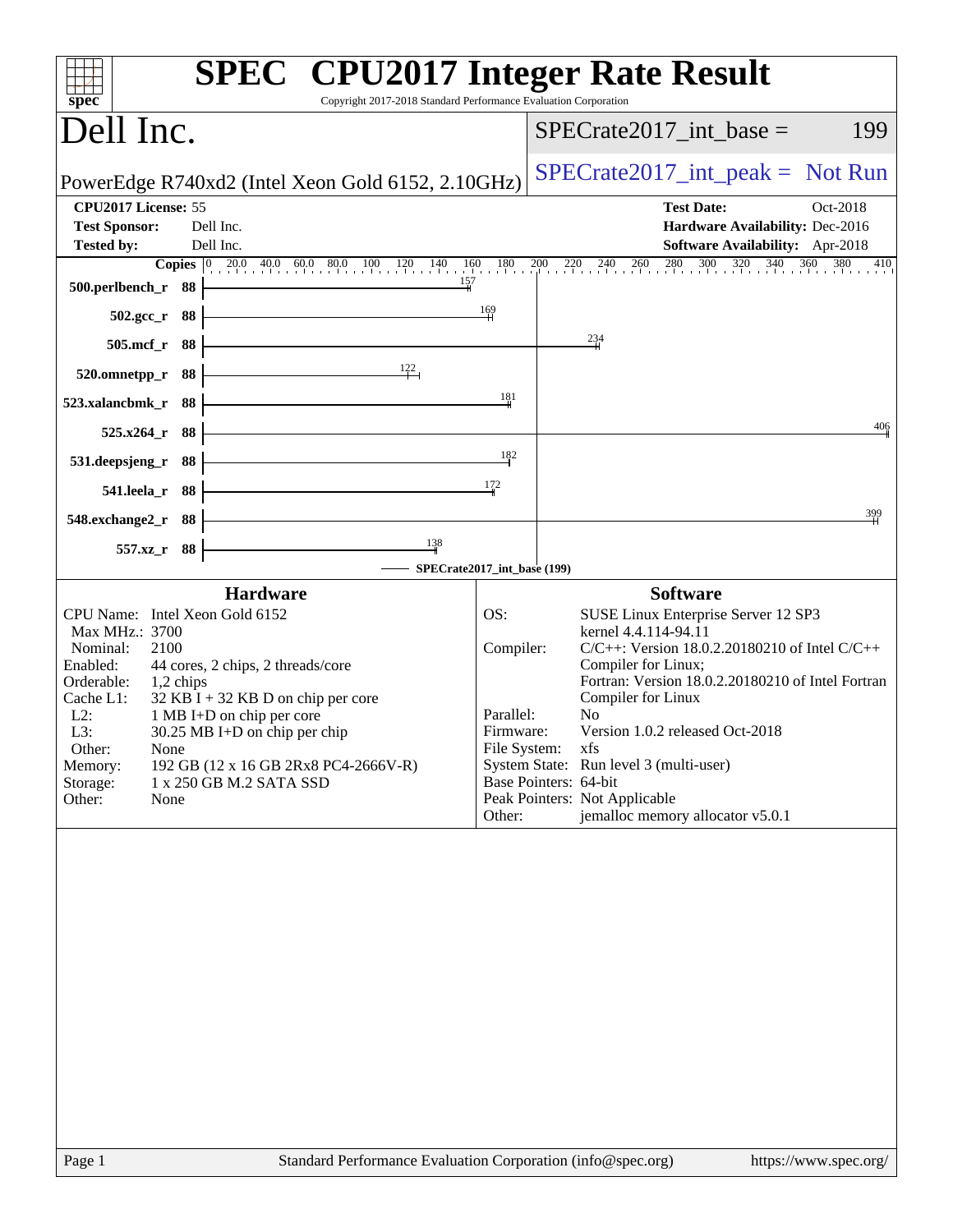| <b>SPEC CPU2017 Integer Rate Result</b><br>Copyright 2017-2018 Standard Performance Evaluation Corporation<br>spec                                                                         |                        |                                                                                                          |                |                |            |                      |       |               |                |              |                           |              |                                                                    |              |
|--------------------------------------------------------------------------------------------------------------------------------------------------------------------------------------------|------------------------|----------------------------------------------------------------------------------------------------------|----------------|----------------|------------|----------------------|-------|---------------|----------------|--------------|---------------------------|--------------|--------------------------------------------------------------------|--------------|
| Dell Inc.                                                                                                                                                                                  |                        |                                                                                                          |                |                |            |                      |       |               |                |              | SPECrate2017 int base $=$ |              |                                                                    | 199          |
|                                                                                                                                                                                            |                        |                                                                                                          |                |                |            |                      |       |               |                |              |                           |              | $SPECrate2017\_int\_peak = Not Run$                                |              |
| PowerEdge R740xd2 (Intel Xeon Gold 6152, 2.10GHz)                                                                                                                                          |                        |                                                                                                          |                |                |            |                      |       |               |                |              |                           |              |                                                                    |              |
| CPU2017 License: 55                                                                                                                                                                        |                        |                                                                                                          |                |                |            |                      |       |               |                |              | <b>Test Date:</b>         |              | Oct-2018                                                           |              |
| <b>Test Sponsor:</b><br><b>Tested by:</b>                                                                                                                                                  | Dell Inc.<br>Dell Inc. |                                                                                                          |                |                |            |                      |       |               |                |              |                           |              | Hardware Availability: Dec-2016<br>Software Availability: Apr-2018 |              |
|                                                                                                                                                                                            |                        |                                                                                                          |                |                |            |                      |       |               |                |              |                           |              |                                                                    |              |
|                                                                                                                                                                                            |                        |                                                                                                          |                |                |            | <b>Results Table</b> |       |               |                |              |                           |              |                                                                    |              |
|                                                                                                                                                                                            |                        |                                                                                                          |                | <b>Base</b>    |            |                      |       |               |                |              | <b>Peak</b>               |              |                                                                    |              |
| <b>Benchmark</b>                                                                                                                                                                           | <b>Copies</b>          | <b>Seconds</b>                                                                                           | Ratio          | <b>Seconds</b> | Ratio      | <b>Seconds</b>       | Ratio | <b>Copies</b> | <b>Seconds</b> | <b>Ratio</b> | <b>Seconds</b>            | <b>Ratio</b> | <b>Seconds</b>                                                     | <b>Ratio</b> |
| 500.perlbench_r                                                                                                                                                                            | 88                     | 882                                                                                                      | 159            | 890            | <b>157</b> |                      |       |               |                |              |                           |              |                                                                    |              |
| 502.gcc_r                                                                                                                                                                                  | 88                     | 724                                                                                                      | 172            | 736            | 169        |                      |       |               |                |              |                           |              |                                                                    |              |
| 505.mcf_r                                                                                                                                                                                  | 88                     | 604                                                                                                      | 236<br>128     | 609            | 234<br>122 |                      |       |               |                |              |                           |              |                                                                    |              |
| 520.omnetpp_r<br>523.xalancbmk r                                                                                                                                                           | 88<br>88               | 900<br>512                                                                                               | 181            | 949<br>508     | 183        |                      |       |               |                |              |                           |              |                                                                    |              |
| 525.x264 r                                                                                                                                                                                 | 88                     | 379                                                                                                      | 406            | 378            | 407        |                      |       |               |                |              |                           |              |                                                                    |              |
| 531.deepsjeng_r                                                                                                                                                                            | 88                     | 554                                                                                                      | 182            | 555            | 182        |                      |       |               |                |              |                           |              |                                                                    |              |
| 541.leela_r                                                                                                                                                                                | 88                     | 847                                                                                                      | 172            | 842            | 173        |                      |       |               |                |              |                           |              |                                                                    |              |
| 548.exchange2_r                                                                                                                                                                            | 88                     | 575                                                                                                      | 401            | 578            | 399        |                      |       |               |                |              |                           |              |                                                                    |              |
| 557.xz_r                                                                                                                                                                                   | 88                     | 685                                                                                                      | 139            | 691            | 138        |                      |       |               |                |              |                           |              |                                                                    |              |
| $SPECrate2017\_int\_base =$                                                                                                                                                                |                        |                                                                                                          | 199            |                |            |                      |       |               |                |              |                           |              |                                                                    |              |
| $SPECrate2017\_int\_peak =$                                                                                                                                                                |                        |                                                                                                          | <b>Not Run</b> |                |            |                      |       |               |                |              |                           |              |                                                                    |              |
|                                                                                                                                                                                            |                        | Results appear in the order in which they were run. Bold underlined text indicates a median measurement. |                |                |            |                      |       |               |                |              |                           |              |                                                                    |              |
| <b>Submit Notes</b><br>The numactl mechanism was used to bind copies to processors. The config file option 'submit'                                                                        |                        |                                                                                                          |                |                |            |                      |       |               |                |              |                           |              |                                                                    |              |
| was used to generate numactl commands to bind each copy to a specific processor.<br>For details, please see the config file.                                                               |                        |                                                                                                          |                |                |            |                      |       |               |                |              |                           |              |                                                                    |              |
| <b>Operating System Notes</b><br>Stack size set to unlimited using "ulimit -s unlimited"                                                                                                   |                        |                                                                                                          |                |                |            |                      |       |               |                |              |                           |              |                                                                    |              |
| <b>General Notes</b>                                                                                                                                                                       |                        |                                                                                                          |                |                |            |                      |       |               |                |              |                           |              |                                                                    |              |
| Environment variables set by runcpu before the start of the run:<br>LD_LIBRARY_PATH = "/home/cpu2017/1ib/ia32:/home/cpu2017/1ib/intel64:/home/cpu2017/je5.0.1-32:/home/cpu2017/je5.0.1-64" |                        |                                                                                                          |                |                |            |                      |       |               |                |              |                           |              |                                                                    |              |

 Binaries compiled on a system with 1x Intel Core i7-4790 CPU + 32GB RAM memory using Redhat Enterprise Linux 7.4 Yes: The test sponsor attests, as of date of publication, that CVE-2017-5754 (Meltdown) is mitigated in the system as tested and documented. Yes: The test sponsor attests, as of date of publication, that CVE-2017-5753 (Spectre variant 1) is mitigated in the system as tested and documented. Yes: The test sponsor attests, as of date of publication, that CVE-2017-5715 (Spectre variant 2) is mitigated in the system as tested and documented. Transparent Huge Pages enabled by default Prior to runcpu invocation Filesystem page cache synced and cleared with: sync; echo 3> /proc/sys/vm/drop\_caches runcpu command invoked through numactl i.e.:

**(Continued on next page)**

| Page 2 | Standard Performance Evaluation Corporation (info@spec.org) | https://www.spec.org/ |
|--------|-------------------------------------------------------------|-----------------------|
|--------|-------------------------------------------------------------|-----------------------|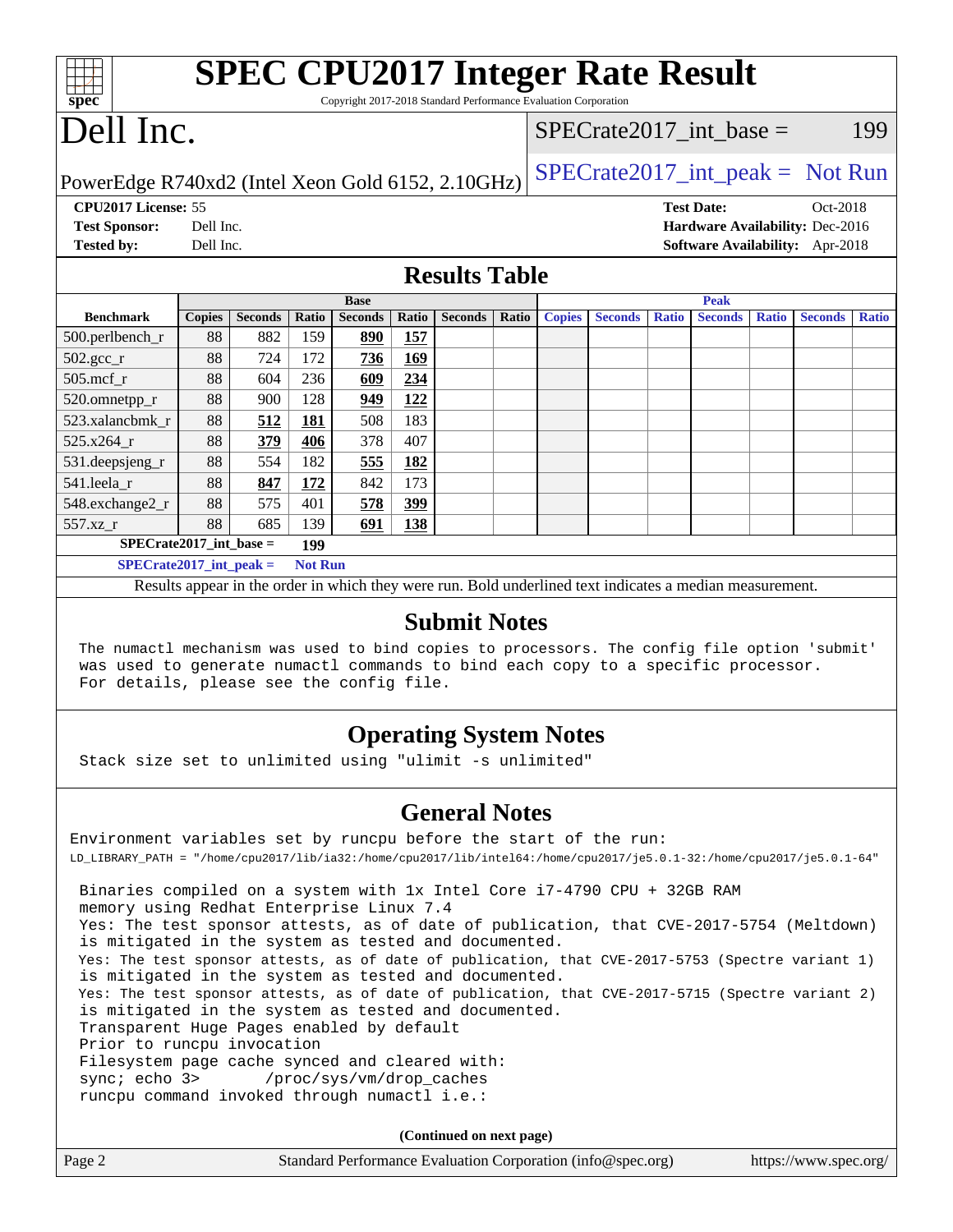| <b>SPEC CPU2017 Integer Rate Result</b><br>Copyright 2017-2018 Standard Performance Evaluation Corporation<br>$s\overline{p}$ ec®                                                                                                                                                                                                                                                                                                                                                                                                                                                                                                                                                                                                                                                                                                                                                  |                                                                                                     |
|------------------------------------------------------------------------------------------------------------------------------------------------------------------------------------------------------------------------------------------------------------------------------------------------------------------------------------------------------------------------------------------------------------------------------------------------------------------------------------------------------------------------------------------------------------------------------------------------------------------------------------------------------------------------------------------------------------------------------------------------------------------------------------------------------------------------------------------------------------------------------------|-----------------------------------------------------------------------------------------------------|
| Dell Inc.                                                                                                                                                                                                                                                                                                                                                                                                                                                                                                                                                                                                                                                                                                                                                                                                                                                                          | $SPECrate2017$ _int_base =<br>199                                                                   |
| PowerEdge R740xd2 (Intel Xeon Gold 6152, 2.10GHz)                                                                                                                                                                                                                                                                                                                                                                                                                                                                                                                                                                                                                                                                                                                                                                                                                                  | $SPECTate2017\_int\_peak = Not Run$                                                                 |
| CPU2017 License: 55<br><b>Test Sponsor:</b><br>Dell Inc.<br>Dell Inc.<br><b>Tested by:</b>                                                                                                                                                                                                                                                                                                                                                                                                                                                                                                                                                                                                                                                                                                                                                                                         | <b>Test Date:</b><br>Oct-2018<br>Hardware Availability: Dec-2016<br>Software Availability: Apr-2018 |
| <b>General Notes (Continued)</b>                                                                                                                                                                                                                                                                                                                                                                                                                                                                                                                                                                                                                                                                                                                                                                                                                                                   |                                                                                                     |
| numactl --interleave=all runcpu <etc><br/>jemalloc, a general purpose malloc implementation<br/>built with the RedHat Enterprise 7.4, and the system compiler gcc 4.8.5<br/>sources available from jemalloc.net or https://github.com/jemalloc/jemalloc/releases</etc>                                                                                                                                                                                                                                                                                                                                                                                                                                                                                                                                                                                                             |                                                                                                     |
| <b>Platform Notes</b>                                                                                                                                                                                                                                                                                                                                                                                                                                                                                                                                                                                                                                                                                                                                                                                                                                                              |                                                                                                     |
| BIOS settings:<br>Sub NUMA Cluster Enabled<br>Virtualization Technology Disabled<br>System Profile set to Custom<br>CPU Performance set to Maximum Performance<br>C States set to Autonomous<br>C1E Disabled<br>Uncore Frequency set to Dynamic<br>Energy Efficiency Policy set to Performance<br>Memory Patrol Scrub Disabled<br>Logical Processor Enabled<br>CPU Interconnect Bus Link Power Management Disabled<br>PCI ASPM L1 Link Power Management Disabled<br>Sysinfo program /home/cpu2017/bin/sysinfo<br>Rev: r5974 of 2018-05-19 9bcde8f2999c33d61f64985e45859ea9<br>running on linux-m8ku Tue Oct 23 16:13:08 2018<br>SUT (System Under Test) info as seen by some common utilities.<br>For more information on this section, see<br>https://www.spec.org/cpu2017/Docs/config.html#sysinfo<br>From /proc/cpuinfo<br>model name: Intel(R) Xeon(R) Gold 6152 CPU @ 2.10GHz |                                                                                                     |
| "physical id"s (chips)<br>2<br>88 "processors"<br>cores, siblings (Caution: counting these is hw and system dependent. The following<br>excerpts from /proc/cpuinfo might not be reliable. Use with caution.)<br>cpu cores : 22<br>siblings : 44<br>physical 0: cores 0 1 2 3 4 5 8 9 10 11 12 16 17 18 19 20 21 24 25 26 27 28<br>physical 1: cores 0 1 2 3 4 5 8 9 10 11 12 16 17 18 19 20 21 24 25 26 27 28                                                                                                                                                                                                                                                                                                                                                                                                                                                                     |                                                                                                     |
| From 1scpu:<br>Architecture:<br>x86_64<br>32-bit, 64-bit<br>$CPU$ op-mode(s):<br>Byte Order:<br>Little Endian<br>CPU(s):<br>88<br>On-line CPU(s) list: $0-87$<br>Thread(s) per core:<br>2                                                                                                                                                                                                                                                                                                                                                                                                                                                                                                                                                                                                                                                                                          |                                                                                                     |
| (Continued on next page)                                                                                                                                                                                                                                                                                                                                                                                                                                                                                                                                                                                                                                                                                                                                                                                                                                                           |                                                                                                     |
| Page 3<br>Standard Performance Evaluation Corporation (info@spec.org)                                                                                                                                                                                                                                                                                                                                                                                                                                                                                                                                                                                                                                                                                                                                                                                                              | https://www.spec.org/                                                                               |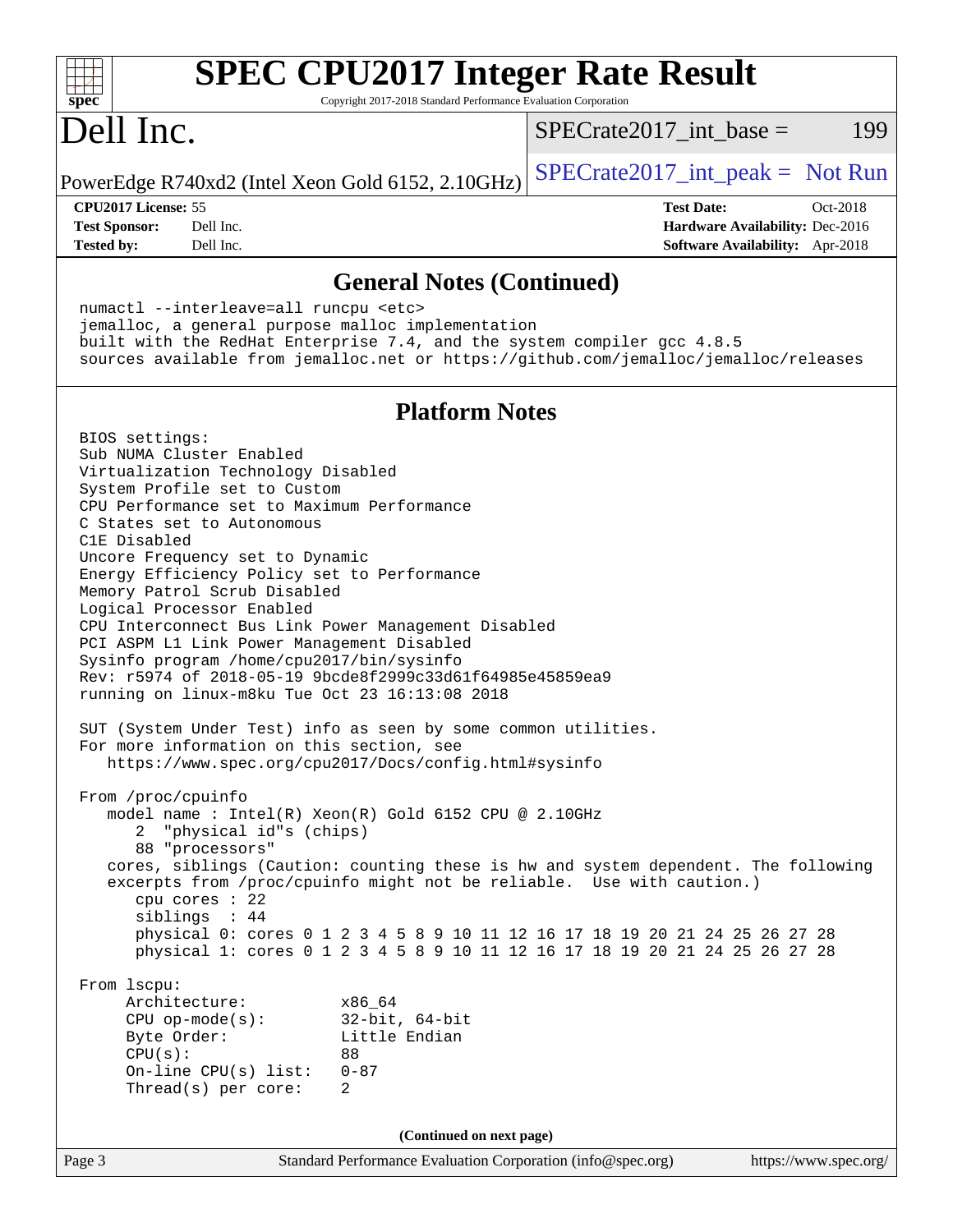| Spec                 |                            | <b>SPEC CPU2017 Integer Rate Result</b><br>Copyright 2017-2018 Standard Performance Evaluation Corporation |                                     |                       |
|----------------------|----------------------------|------------------------------------------------------------------------------------------------------------|-------------------------------------|-----------------------|
| Dell Inc.            |                            |                                                                                                            | $SPECrate2017\_int\_base =$         | 199                   |
|                      |                            | PowerEdge R740xd2 (Intel Xeon Gold 6152, 2.10GHz)                                                          | $SPECTate2017\_int\_peak = Not Run$ |                       |
| CPU2017 License: 55  |                            |                                                                                                            | <b>Test Date:</b>                   | Oct-2018              |
| <b>Test Sponsor:</b> | Dell Inc.                  |                                                                                                            | Hardware Availability: Dec-2016     |                       |
| <b>Tested by:</b>    | Dell Inc.                  |                                                                                                            | Software Availability: Apr-2018     |                       |
|                      |                            | <b>Platform Notes (Continued)</b>                                                                          |                                     |                       |
|                      | $Core(s)$ per socket:      | 22                                                                                                         |                                     |                       |
| Socket(s):           |                            | 2                                                                                                          |                                     |                       |
|                      | NUMA $node(s):$            | 4                                                                                                          |                                     |                       |
| Vendor ID:           |                            | GenuineIntel                                                                                               |                                     |                       |
| CPU family:          |                            | 6                                                                                                          |                                     |                       |
| Model:               |                            | 85                                                                                                         |                                     |                       |
| Model name:          |                            | $Intel(R) Xeon(R) Gold 6152 CPU @ 2.10GHz$                                                                 |                                     |                       |
| Stepping:            |                            | 4                                                                                                          |                                     |                       |
| CPU MHz:             |                            | 2095.085                                                                                                   |                                     |                       |
| BogoMIPS:            |                            | 4190.17<br>$VT - x$                                                                                        |                                     |                       |
| L1d cache:           | Virtualization:            | 32K                                                                                                        |                                     |                       |
| Lli cache:           |                            | 32K                                                                                                        |                                     |                       |
| L2 cache:            |                            | 1024K                                                                                                      |                                     |                       |
| L3 cache:            |                            | 30976K                                                                                                     |                                     |                       |
|                      | NUMA node0 CPU(s):         |                                                                                                            |                                     |                       |
|                      |                            | 0, 4, 8, 12, 16, 20, 24, 28, 32, 36, 40, 44, 48, 52, 56, 60, 64, 68, 72, 76, 80, 84                        |                                     |                       |
|                      | NUMA nodel CPU(s):         |                                                                                                            |                                     |                       |
|                      |                            | 1, 5, 9, 13, 17, 21, 25, 29, 33, 37, 41, 45, 49, 53, 57, 61, 65, 69, 73, 77, 81, 85                        |                                     |                       |
|                      | NUMA $node2$ $CPU(s):$     |                                                                                                            |                                     |                       |
|                      |                            | 2, 6, 10, 14, 18, 22, 26, 30, 34, 38, 42, 46, 50, 54, 58, 62, 66, 70, 74, 78, 82, 86                       |                                     |                       |
|                      | NUMA node3 CPU(s):         |                                                                                                            |                                     |                       |
|                      |                            | 3, 7, 11, 15, 19, 23, 27, 31, 35, 39, 43, 47, 51, 55, 59, 63, 67, 71, 75, 79, 83, 87                       |                                     |                       |
| Flags:               |                            | fpu vme de pse tsc msr pae mce cx8 apic sep mtrr pge mca cmov                                              |                                     |                       |
|                      |                            | pat pse36 clflush dts acpi mmx fxsr sse sse2 ss ht tm pbe syscall nx pdpelgb rdtscp                        |                                     |                       |
|                      |                            | lm constant_tsc art arch_perfmon pebs bts rep_good nopl xtopology nonstop_tsc                              |                                     |                       |
|                      |                            | aperfmperf eagerfpu pni pclmulqdq dtes64 monitor ds_cpl vmx smx est tm2 ssse3 sdbg                         |                                     |                       |
|                      |                            | fma cx16 xtpr pdcm pcid dca sse4_1 sse4_2 x2apic movbe popcnt tsc_deadline_timer aes                       |                                     |                       |
|                      |                            | xsave avx f16c rdrand lahf_lm abm 3dnowprefetch ida arat epb invpcid_single pln pts                        |                                     |                       |
|                      |                            | dtherm intel_pt rsb_ctxsw spec_ctrl retpoline kaiser tpr_shadow vnmi flexpriority                          |                                     |                       |
|                      |                            | ept vpid fsgsbase tsc_adjust bmil hle avx2 smep bmi2 erms invpcid rtm cqm mpx                              |                                     |                       |
|                      |                            | avx512f avx512dq rdseed adx smap clflushopt clwb avx512cd avx512bw avx512vl xsaveopt                       |                                     |                       |
|                      |                            | xsavec xgetbv1 cqm_llc cqm_occup_llc pku ospke                                                             |                                     |                       |
|                      | /proc/cpuinfo cache data   |                                                                                                            |                                     |                       |
|                      | cache size : 30976 KB      |                                                                                                            |                                     |                       |
|                      |                            |                                                                                                            |                                     |                       |
|                      |                            | From numactl --hardware WARNING: a numactl 'node' might or might not correspond to a                       |                                     |                       |
| physical chip.       |                            |                                                                                                            |                                     |                       |
|                      | $available: 4 nodes (0-3)$ |                                                                                                            |                                     |                       |
|                      |                            | node 0 cpus: 0 4 8 12 16 20 24 28 32 36 40 44 48 52 56 60 64 68 72 76 80 84                                |                                     |                       |
|                      | node 0 size: 46907 MB      |                                                                                                            |                                     |                       |
|                      | node 0 free: 46613 MB      |                                                                                                            |                                     |                       |
|                      |                            | node 1 cpus: 1 5 9 13 17 21 25 29 33 37 41 45 49 53 57 61 65 69 73 77 81 85                                |                                     |                       |
|                      | node 1 size: 48373 MB      |                                                                                                            |                                     |                       |
|                      | node 1 free: 48162 MB      |                                                                                                            |                                     |                       |
|                      |                            | node 2 cpus: 2 6 10 14 18 22 26 30 34 38 42 46 50 54 58 62 66 70 74 78 82 86                               |                                     |                       |
|                      |                            |                                                                                                            |                                     |                       |
|                      |                            | (Continued on next page)                                                                                   |                                     |                       |
| Page 4               |                            | Standard Performance Evaluation Corporation (info@spec.org)                                                |                                     | https://www.spec.org/ |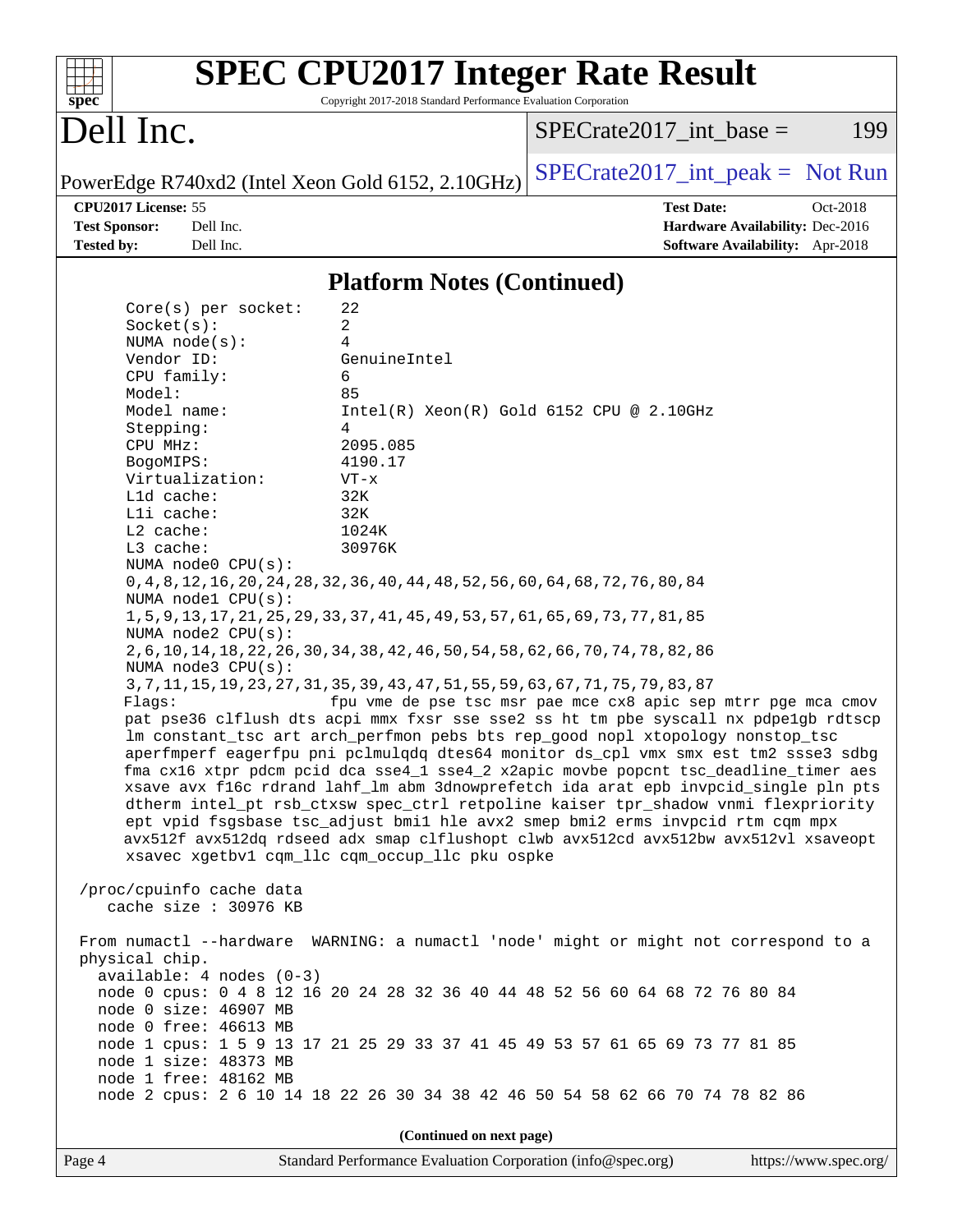| <b>SPEC CPU2017 Integer Rate Result</b><br>spec<br>Copyright 2017-2018 Standard Performance Evaluation Corporation                                                                                                                                                                                                                                                                                                                                                                                                                                                                                                                                                                                                                                                                                                                                                                                                                                                                                                                                                                                                                                                                                                                                                                                                                                                                                                                            |                                                                                                     |
|-----------------------------------------------------------------------------------------------------------------------------------------------------------------------------------------------------------------------------------------------------------------------------------------------------------------------------------------------------------------------------------------------------------------------------------------------------------------------------------------------------------------------------------------------------------------------------------------------------------------------------------------------------------------------------------------------------------------------------------------------------------------------------------------------------------------------------------------------------------------------------------------------------------------------------------------------------------------------------------------------------------------------------------------------------------------------------------------------------------------------------------------------------------------------------------------------------------------------------------------------------------------------------------------------------------------------------------------------------------------------------------------------------------------------------------------------|-----------------------------------------------------------------------------------------------------|
| Dell Inc.                                                                                                                                                                                                                                                                                                                                                                                                                                                                                                                                                                                                                                                                                                                                                                                                                                                                                                                                                                                                                                                                                                                                                                                                                                                                                                                                                                                                                                     | $SPECrate2017\_int\_base =$<br>199                                                                  |
| PowerEdge R740xd2 (Intel Xeon Gold 6152, 2.10GHz)                                                                                                                                                                                                                                                                                                                                                                                                                                                                                                                                                                                                                                                                                                                                                                                                                                                                                                                                                                                                                                                                                                                                                                                                                                                                                                                                                                                             | $SPECrate2017\_int\_peak = Not Run$                                                                 |
| CPU2017 License: 55<br><b>Test Sponsor:</b><br>Dell Inc.<br><b>Tested by:</b><br>Dell Inc.                                                                                                                                                                                                                                                                                                                                                                                                                                                                                                                                                                                                                                                                                                                                                                                                                                                                                                                                                                                                                                                                                                                                                                                                                                                                                                                                                    | <b>Test Date:</b><br>Oct-2018<br>Hardware Availability: Dec-2016<br>Software Availability: Apr-2018 |
| <b>Platform Notes (Continued)</b>                                                                                                                                                                                                                                                                                                                                                                                                                                                                                                                                                                                                                                                                                                                                                                                                                                                                                                                                                                                                                                                                                                                                                                                                                                                                                                                                                                                                             |                                                                                                     |
| node 2 size: 48373 MB<br>node 2 free: 48173 MB<br>node 3 cpus: 3 7 11 15 19 23 27 31 35 39 43 47 51 55 59 63 67 71 75 79 83 87<br>node 3 size: 48371 MB<br>node 3 free: 48168 MB<br>node distances:<br>$\mathbf{1}$<br>2<br>node<br>0<br>3<br>0:<br>10<br>21<br>11<br>21<br>1:<br>21<br>10<br>21 11<br>2:<br>21<br>10<br>11<br>21<br>3:<br>11<br>21<br>21<br>10<br>From /proc/meminfo<br>MemTotal:<br>196634728 kB<br>HugePages_Total:<br>0<br>Hugepagesize:<br>2048 kB<br>/usr/bin/lsb_release -d<br>SUSE Linux Enterprise Server 12 SP3<br>From /etc/*release* /etc/*version*<br>SuSE-release:<br>SUSE Linux Enterprise Server 12 (x86_64)<br>$VERSION = 12$<br>PATCHLEVEL = 3<br># This file is deprecated and will be removed in a future service pack or release.<br># Please check /etc/os-release for details about this release.<br>os-release:<br>NAME="SLES"<br>VERSION="12-SP3"<br>VERSION_ID="12.3"<br>PRETTY_NAME="SUSE Linux Enterprise Server 12 SP3"<br>ID="sles"<br>ANSI COLOR="0;32"<br>CPE_NAME="cpe:/o:suse:sles:12:sp3"<br>uname $-a$ :<br>Linux linux-m8ku 4.4.114-94.11-default #1 SMP Thu Feb 1 19:28:26 UTC 2018 (4309ff9)<br>x86_64 x86_64 x86_64 GNU/Linux<br>Kernel self-reported vulnerability status:<br>CVE-2017-5754 (Meltdown):<br>Mitigation: PTI<br>CVE-2017-5753 (Spectre variant 1): Mitigation: Barriers<br>CVE-2017-5715 (Spectre variant 2): Mitigation: IBRS+IBPB<br>run-level 3 Oct 23 16:09 last=5 |                                                                                                     |
| (Continued on next page)                                                                                                                                                                                                                                                                                                                                                                                                                                                                                                                                                                                                                                                                                                                                                                                                                                                                                                                                                                                                                                                                                                                                                                                                                                                                                                                                                                                                                      |                                                                                                     |
| Page 5<br>Standard Performance Evaluation Corporation (info@spec.org)                                                                                                                                                                                                                                                                                                                                                                                                                                                                                                                                                                                                                                                                                                                                                                                                                                                                                                                                                                                                                                                                                                                                                                                                                                                                                                                                                                         | https://www.spec.org/                                                                               |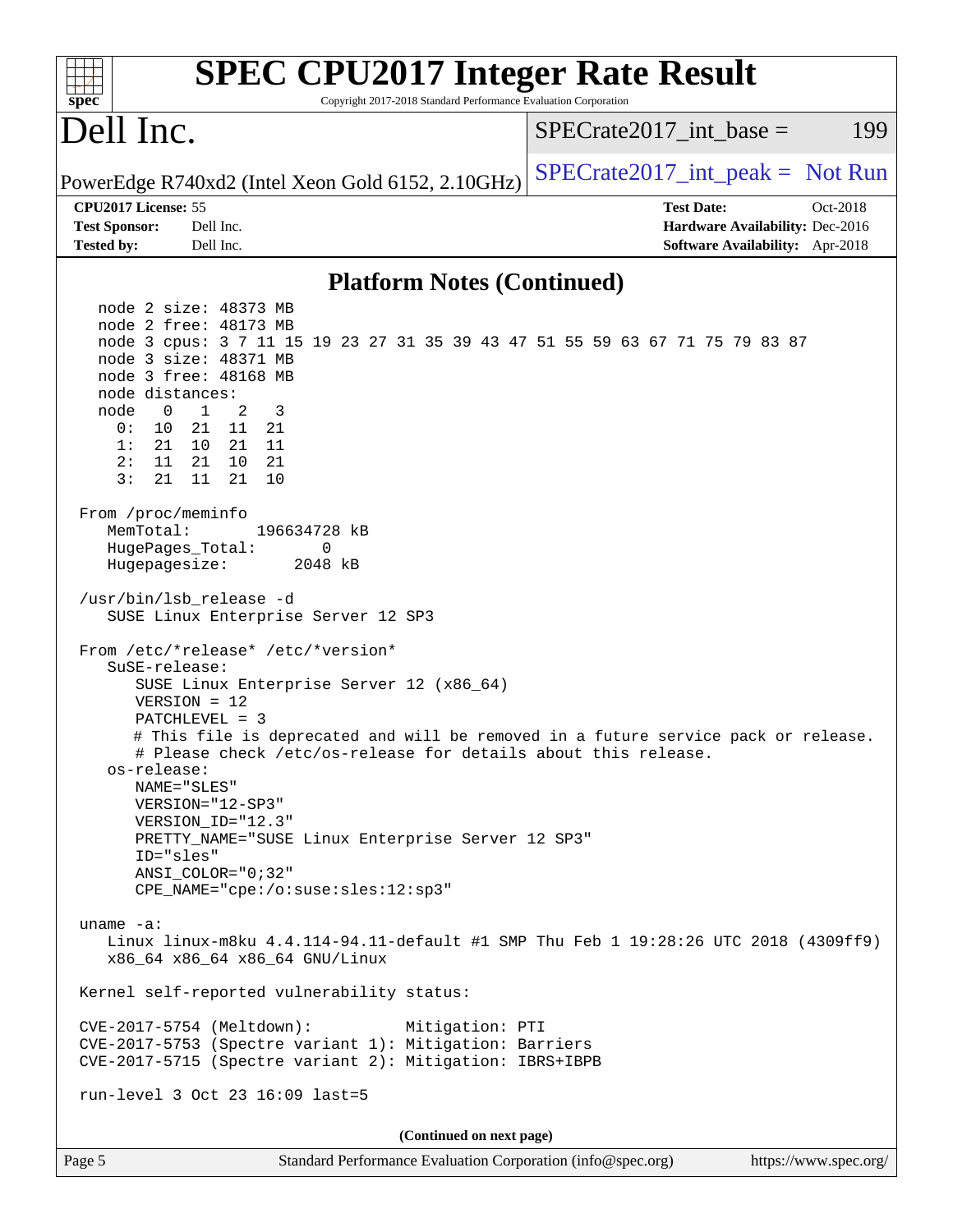| <b>SPEC CPU2017 Integer Rate Result</b>                                                                                                                                                                                                                                                                                                                                                               |                                                                                                     |  |  |  |
|-------------------------------------------------------------------------------------------------------------------------------------------------------------------------------------------------------------------------------------------------------------------------------------------------------------------------------------------------------------------------------------------------------|-----------------------------------------------------------------------------------------------------|--|--|--|
| spec<br>Copyright 2017-2018 Standard Performance Evaluation Corporation<br>Dell Inc.                                                                                                                                                                                                                                                                                                                  | 199<br>$SPECrate2017\_int\_base =$                                                                  |  |  |  |
| PowerEdge R740xd2 (Intel Xeon Gold 6152, 2.10GHz)                                                                                                                                                                                                                                                                                                                                                     | $SPECrate2017\_int\_peak = Not Run$                                                                 |  |  |  |
| CPU2017 License: 55<br><b>Test Sponsor:</b><br>Dell Inc.<br><b>Tested by:</b><br>Dell Inc.                                                                                                                                                                                                                                                                                                            | <b>Test Date:</b><br>Oct-2018<br>Hardware Availability: Dec-2016<br>Software Availability: Apr-2018 |  |  |  |
| <b>Platform Notes (Continued)</b>                                                                                                                                                                                                                                                                                                                                                                     |                                                                                                     |  |  |  |
| SPEC is set to: /home/cpu2017<br>Filesystem Type Size Used Avail Use% Mounted on<br>/dev/sdb4<br>xfs<br>182G 4.0G 178G 3%/home<br>Additional information from dmidecode follows. WARNING: Use caution when you interpret<br>this section. The 'dmidecode' program reads system data which is "intended to allow<br>hardware to be accurately determined", but the intent may not be met, as there are |                                                                                                     |  |  |  |
| frequent changes to hardware, firmware, and the "DMTF SMBIOS" standard.<br>BIOS Dell Inc. 1.0.2 10/19/2018<br>Memory:<br>12x 002C04B3002C 18ASF2G72PDZ-2G6E1 16 GB 2 rank 2666<br>4x Not Specified Not Specified                                                                                                                                                                                      |                                                                                                     |  |  |  |
| (End of data from sysinfo program)                                                                                                                                                                                                                                                                                                                                                                    |                                                                                                     |  |  |  |
| <b>Compiler Version Notes</b><br>500.perlbench_r(base) 502.gcc_r(base) 505.mcf_r(base) 525.x264_r(base)<br>CC.<br>$557. xz_r (base)$                                                                                                                                                                                                                                                                  |                                                                                                     |  |  |  |
| icc (ICC) 18.0.2 20180210<br>Copyright (C) 1985-2018 Intel Corporation. All rights reserved.                                                                                                                                                                                                                                                                                                          |                                                                                                     |  |  |  |
| CXXC 520.omnetpp_r(base) 523.xalancbmk_r(base) 531.deepsjeng_r(base)<br>$541.$ leela $r(base)$                                                                                                                                                                                                                                                                                                        |                                                                                                     |  |  |  |
| icpc (ICC) 18.0.2 20180210<br>Copyright (C) 1985-2018 Intel Corporation. All rights reserved.                                                                                                                                                                                                                                                                                                         |                                                                                                     |  |  |  |
| $FC 548. exchange2_r(base)$                                                                                                                                                                                                                                                                                                                                                                           |                                                                                                     |  |  |  |
| ifort (IFORT) 18.0.2 20180210<br>Copyright (C) 1985-2018 Intel Corporation. All rights reserved.                                                                                                                                                                                                                                                                                                      |                                                                                                     |  |  |  |
| <b>Base Compiler Invocation</b><br>C benchmarks:<br>$\text{icc}$ -m64 -std=c11                                                                                                                                                                                                                                                                                                                        |                                                                                                     |  |  |  |
| (Continued on next page)                                                                                                                                                                                                                                                                                                                                                                              |                                                                                                     |  |  |  |
| Standard Performance Evaluation Corporation (info@spec.org)<br>Page 6                                                                                                                                                                                                                                                                                                                                 | https://www.spec.org/                                                                               |  |  |  |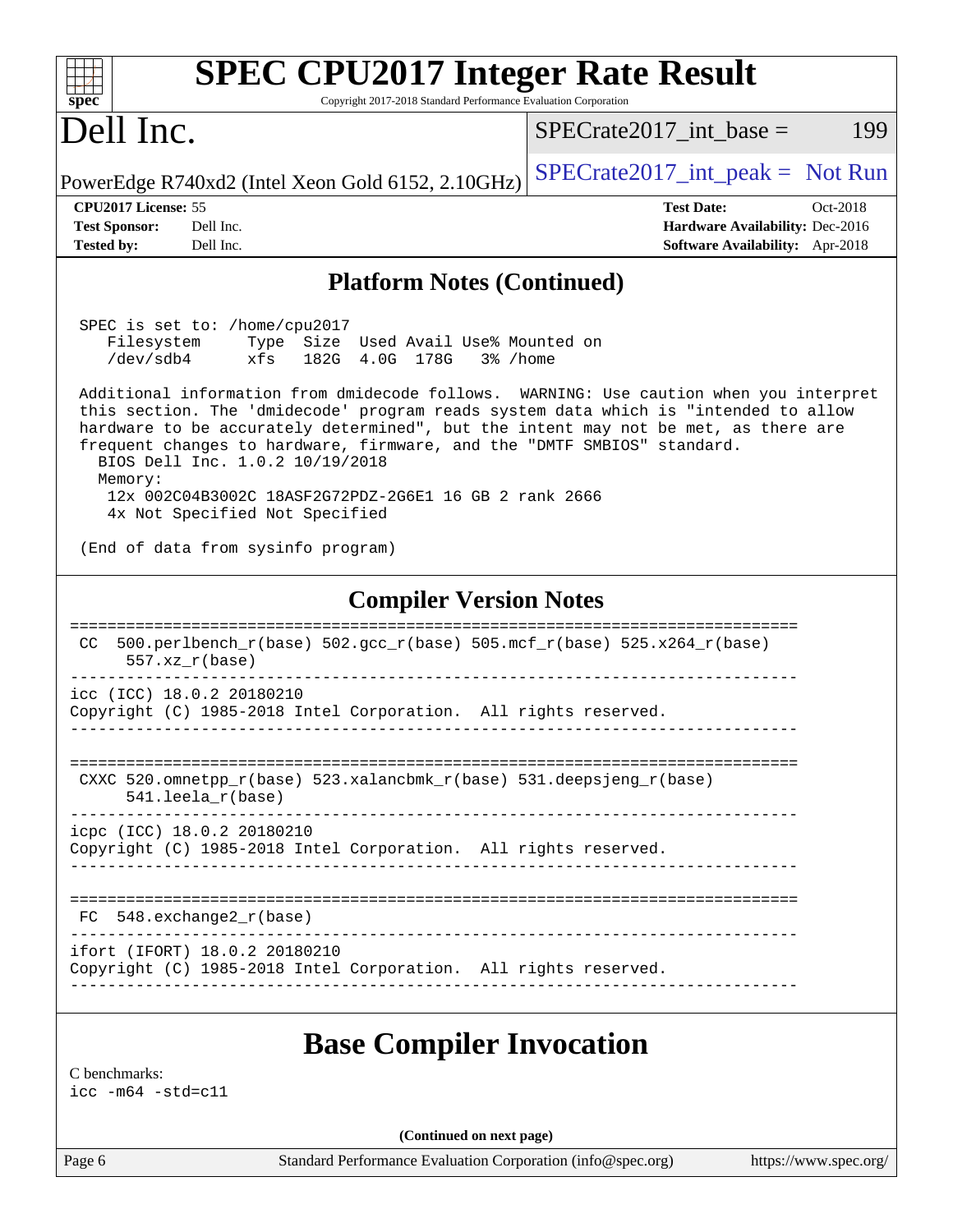#### $\pm\pm\prime$ **[spec](http://www.spec.org/)**

# **[SPEC CPU2017 Integer Rate Result](http://www.spec.org/auto/cpu2017/Docs/result-fields.html#SPECCPU2017IntegerRateResult)**

Copyright 2017-2018 Standard Performance Evaluation Corporation

## Dell Inc.

 $SPECTate2017\_int\_base = 199$ 

PowerEdge R740xd2 (Intel Xeon Gold 6152, 2.10GHz)  $\left|$  [SPECrate2017\\_int\\_peak =](http://www.spec.org/auto/cpu2017/Docs/result-fields.html#SPECrate2017intpeak) Not Run

**[CPU2017 License:](http://www.spec.org/auto/cpu2017/Docs/result-fields.html#CPU2017License)** 55 **[Test Date:](http://www.spec.org/auto/cpu2017/Docs/result-fields.html#TestDate)** Oct-2018 **[Test Sponsor:](http://www.spec.org/auto/cpu2017/Docs/result-fields.html#TestSponsor)** Dell Inc. **[Hardware Availability:](http://www.spec.org/auto/cpu2017/Docs/result-fields.html#HardwareAvailability)** Dec-2016 **[Tested by:](http://www.spec.org/auto/cpu2017/Docs/result-fields.html#Testedby)** Dell Inc. **[Software Availability:](http://www.spec.org/auto/cpu2017/Docs/result-fields.html#SoftwareAvailability)** Apr-2018

### **[Base Compiler Invocation \(Continued\)](http://www.spec.org/auto/cpu2017/Docs/result-fields.html#BaseCompilerInvocation)**

[C++ benchmarks](http://www.spec.org/auto/cpu2017/Docs/result-fields.html#CXXbenchmarks): [icpc -m64](http://www.spec.org/cpu2017/results/res2018q4/cpu2017-20181112-09541.flags.html#user_CXXbase_intel_icpc_64bit_4ecb2543ae3f1412ef961e0650ca070fec7b7afdcd6ed48761b84423119d1bf6bdf5cad15b44d48e7256388bc77273b966e5eb805aefd121eb22e9299b2ec9d9)

[Fortran benchmarks:](http://www.spec.org/auto/cpu2017/Docs/result-fields.html#Fortranbenchmarks) [ifort -m64](http://www.spec.org/cpu2017/results/res2018q4/cpu2017-20181112-09541.flags.html#user_FCbase_intel_ifort_64bit_24f2bb282fbaeffd6157abe4f878425411749daecae9a33200eee2bee2fe76f3b89351d69a8130dd5949958ce389cf37ff59a95e7a40d588e8d3a57e0c3fd751)

### **[Base Portability Flags](http://www.spec.org/auto/cpu2017/Docs/result-fields.html#BasePortabilityFlags)**

 500.perlbench\_r: [-DSPEC\\_LP64](http://www.spec.org/cpu2017/results/res2018q4/cpu2017-20181112-09541.flags.html#b500.perlbench_r_basePORTABILITY_DSPEC_LP64) [-DSPEC\\_LINUX\\_X64](http://www.spec.org/cpu2017/results/res2018q4/cpu2017-20181112-09541.flags.html#b500.perlbench_r_baseCPORTABILITY_DSPEC_LINUX_X64) 502.gcc\_r: [-DSPEC\\_LP64](http://www.spec.org/cpu2017/results/res2018q4/cpu2017-20181112-09541.flags.html#suite_basePORTABILITY502_gcc_r_DSPEC_LP64) 505.mcf\_r: [-DSPEC\\_LP64](http://www.spec.org/cpu2017/results/res2018q4/cpu2017-20181112-09541.flags.html#suite_basePORTABILITY505_mcf_r_DSPEC_LP64) 520.omnetpp\_r: [-DSPEC\\_LP64](http://www.spec.org/cpu2017/results/res2018q4/cpu2017-20181112-09541.flags.html#suite_basePORTABILITY520_omnetpp_r_DSPEC_LP64) 523.xalancbmk\_r: [-DSPEC\\_LP64](http://www.spec.org/cpu2017/results/res2018q4/cpu2017-20181112-09541.flags.html#suite_basePORTABILITY523_xalancbmk_r_DSPEC_LP64) [-DSPEC\\_LINUX](http://www.spec.org/cpu2017/results/res2018q4/cpu2017-20181112-09541.flags.html#b523.xalancbmk_r_baseCXXPORTABILITY_DSPEC_LINUX) 525.x264\_r: [-DSPEC\\_LP64](http://www.spec.org/cpu2017/results/res2018q4/cpu2017-20181112-09541.flags.html#suite_basePORTABILITY525_x264_r_DSPEC_LP64) 531.deepsjeng\_r: [-DSPEC\\_LP64](http://www.spec.org/cpu2017/results/res2018q4/cpu2017-20181112-09541.flags.html#suite_basePORTABILITY531_deepsjeng_r_DSPEC_LP64) 541.leela\_r: [-DSPEC\\_LP64](http://www.spec.org/cpu2017/results/res2018q4/cpu2017-20181112-09541.flags.html#suite_basePORTABILITY541_leela_r_DSPEC_LP64) 548.exchange2\_r: [-DSPEC\\_LP64](http://www.spec.org/cpu2017/results/res2018q4/cpu2017-20181112-09541.flags.html#suite_basePORTABILITY548_exchange2_r_DSPEC_LP64) 557.xz\_r: [-DSPEC\\_LP64](http://www.spec.org/cpu2017/results/res2018q4/cpu2017-20181112-09541.flags.html#suite_basePORTABILITY557_xz_r_DSPEC_LP64)

### **[Base Optimization Flags](http://www.spec.org/auto/cpu2017/Docs/result-fields.html#BaseOptimizationFlags)**

#### [C benchmarks](http://www.spec.org/auto/cpu2017/Docs/result-fields.html#Cbenchmarks):

[-Wl,-z,muldefs](http://www.spec.org/cpu2017/results/res2018q4/cpu2017-20181112-09541.flags.html#user_CCbase_link_force_multiple1_b4cbdb97b34bdee9ceefcfe54f4c8ea74255f0b02a4b23e853cdb0e18eb4525ac79b5a88067c842dd0ee6996c24547a27a4b99331201badda8798ef8a743f577) [-xCORE-AVX2](http://www.spec.org/cpu2017/results/res2018q4/cpu2017-20181112-09541.flags.html#user_CCbase_f-xCORE-AVX2) [-ipo](http://www.spec.org/cpu2017/results/res2018q4/cpu2017-20181112-09541.flags.html#user_CCbase_f-ipo) [-O3](http://www.spec.org/cpu2017/results/res2018q4/cpu2017-20181112-09541.flags.html#user_CCbase_f-O3) [-no-prec-div](http://www.spec.org/cpu2017/results/res2018q4/cpu2017-20181112-09541.flags.html#user_CCbase_f-no-prec-div) [-qopt-mem-layout-trans=3](http://www.spec.org/cpu2017/results/res2018q4/cpu2017-20181112-09541.flags.html#user_CCbase_f-qopt-mem-layout-trans_de80db37974c74b1f0e20d883f0b675c88c3b01e9d123adea9b28688d64333345fb62bc4a798493513fdb68f60282f9a726aa07f478b2f7113531aecce732043) [-L/usr/local/je5.0.1-64/lib](http://www.spec.org/cpu2017/results/res2018q4/cpu2017-20181112-09541.flags.html#user_CCbase_jemalloc_link_path64_4b10a636b7bce113509b17f3bd0d6226c5fb2346b9178c2d0232c14f04ab830f976640479e5c33dc2bcbbdad86ecfb6634cbbd4418746f06f368b512fced5394) [-ljemalloc](http://www.spec.org/cpu2017/results/res2018q4/cpu2017-20181112-09541.flags.html#user_CCbase_jemalloc_link_lib_d1249b907c500fa1c0672f44f562e3d0f79738ae9e3c4a9c376d49f265a04b9c99b167ecedbf6711b3085be911c67ff61f150a17b3472be731631ba4d0471706)

#### [C++ benchmarks:](http://www.spec.org/auto/cpu2017/Docs/result-fields.html#CXXbenchmarks)

[-Wl,-z,muldefs](http://www.spec.org/cpu2017/results/res2018q4/cpu2017-20181112-09541.flags.html#user_CXXbase_link_force_multiple1_b4cbdb97b34bdee9ceefcfe54f4c8ea74255f0b02a4b23e853cdb0e18eb4525ac79b5a88067c842dd0ee6996c24547a27a4b99331201badda8798ef8a743f577) [-xCORE-AVX2](http://www.spec.org/cpu2017/results/res2018q4/cpu2017-20181112-09541.flags.html#user_CXXbase_f-xCORE-AVX2) [-ipo](http://www.spec.org/cpu2017/results/res2018q4/cpu2017-20181112-09541.flags.html#user_CXXbase_f-ipo) [-O3](http://www.spec.org/cpu2017/results/res2018q4/cpu2017-20181112-09541.flags.html#user_CXXbase_f-O3) [-no-prec-div](http://www.spec.org/cpu2017/results/res2018q4/cpu2017-20181112-09541.flags.html#user_CXXbase_f-no-prec-div) [-qopt-mem-layout-trans=3](http://www.spec.org/cpu2017/results/res2018q4/cpu2017-20181112-09541.flags.html#user_CXXbase_f-qopt-mem-layout-trans_de80db37974c74b1f0e20d883f0b675c88c3b01e9d123adea9b28688d64333345fb62bc4a798493513fdb68f60282f9a726aa07f478b2f7113531aecce732043) [-L/usr/local/je5.0.1-64/lib](http://www.spec.org/cpu2017/results/res2018q4/cpu2017-20181112-09541.flags.html#user_CXXbase_jemalloc_link_path64_4b10a636b7bce113509b17f3bd0d6226c5fb2346b9178c2d0232c14f04ab830f976640479e5c33dc2bcbbdad86ecfb6634cbbd4418746f06f368b512fced5394) [-ljemalloc](http://www.spec.org/cpu2017/results/res2018q4/cpu2017-20181112-09541.flags.html#user_CXXbase_jemalloc_link_lib_d1249b907c500fa1c0672f44f562e3d0f79738ae9e3c4a9c376d49f265a04b9c99b167ecedbf6711b3085be911c67ff61f150a17b3472be731631ba4d0471706)

#### [Fortran benchmarks](http://www.spec.org/auto/cpu2017/Docs/result-fields.html#Fortranbenchmarks):

[-Wl,-z,muldefs](http://www.spec.org/cpu2017/results/res2018q4/cpu2017-20181112-09541.flags.html#user_FCbase_link_force_multiple1_b4cbdb97b34bdee9ceefcfe54f4c8ea74255f0b02a4b23e853cdb0e18eb4525ac79b5a88067c842dd0ee6996c24547a27a4b99331201badda8798ef8a743f577) [-xCORE-AVX2](http://www.spec.org/cpu2017/results/res2018q4/cpu2017-20181112-09541.flags.html#user_FCbase_f-xCORE-AVX2) [-ipo](http://www.spec.org/cpu2017/results/res2018q4/cpu2017-20181112-09541.flags.html#user_FCbase_f-ipo) [-O3](http://www.spec.org/cpu2017/results/res2018q4/cpu2017-20181112-09541.flags.html#user_FCbase_f-O3) [-no-prec-div](http://www.spec.org/cpu2017/results/res2018q4/cpu2017-20181112-09541.flags.html#user_FCbase_f-no-prec-div) [-qopt-mem-layout-trans=3](http://www.spec.org/cpu2017/results/res2018q4/cpu2017-20181112-09541.flags.html#user_FCbase_f-qopt-mem-layout-trans_de80db37974c74b1f0e20d883f0b675c88c3b01e9d123adea9b28688d64333345fb62bc4a798493513fdb68f60282f9a726aa07f478b2f7113531aecce732043) [-nostandard-realloc-lhs](http://www.spec.org/cpu2017/results/res2018q4/cpu2017-20181112-09541.flags.html#user_FCbase_f_2003_std_realloc_82b4557e90729c0f113870c07e44d33d6f5a304b4f63d4c15d2d0f1fab99f5daaed73bdb9275d9ae411527f28b936061aa8b9c8f2d63842963b95c9dd6426b8a) [-L/usr/local/je5.0.1-64/lib](http://www.spec.org/cpu2017/results/res2018q4/cpu2017-20181112-09541.flags.html#user_FCbase_jemalloc_link_path64_4b10a636b7bce113509b17f3bd0d6226c5fb2346b9178c2d0232c14f04ab830f976640479e5c33dc2bcbbdad86ecfb6634cbbd4418746f06f368b512fced5394) [-ljemalloc](http://www.spec.org/cpu2017/results/res2018q4/cpu2017-20181112-09541.flags.html#user_FCbase_jemalloc_link_lib_d1249b907c500fa1c0672f44f562e3d0f79738ae9e3c4a9c376d49f265a04b9c99b167ecedbf6711b3085be911c67ff61f150a17b3472be731631ba4d0471706)

The flags files that were used to format this result can be browsed at

<http://www.spec.org/cpu2017/flags/Intel-ic18.0-official-linux64.2017-12-21.html> <http://www.spec.org/cpu2017/flags/Dell-Platform-Flags-PowerEdge14G-revD.2018-07-24.html>